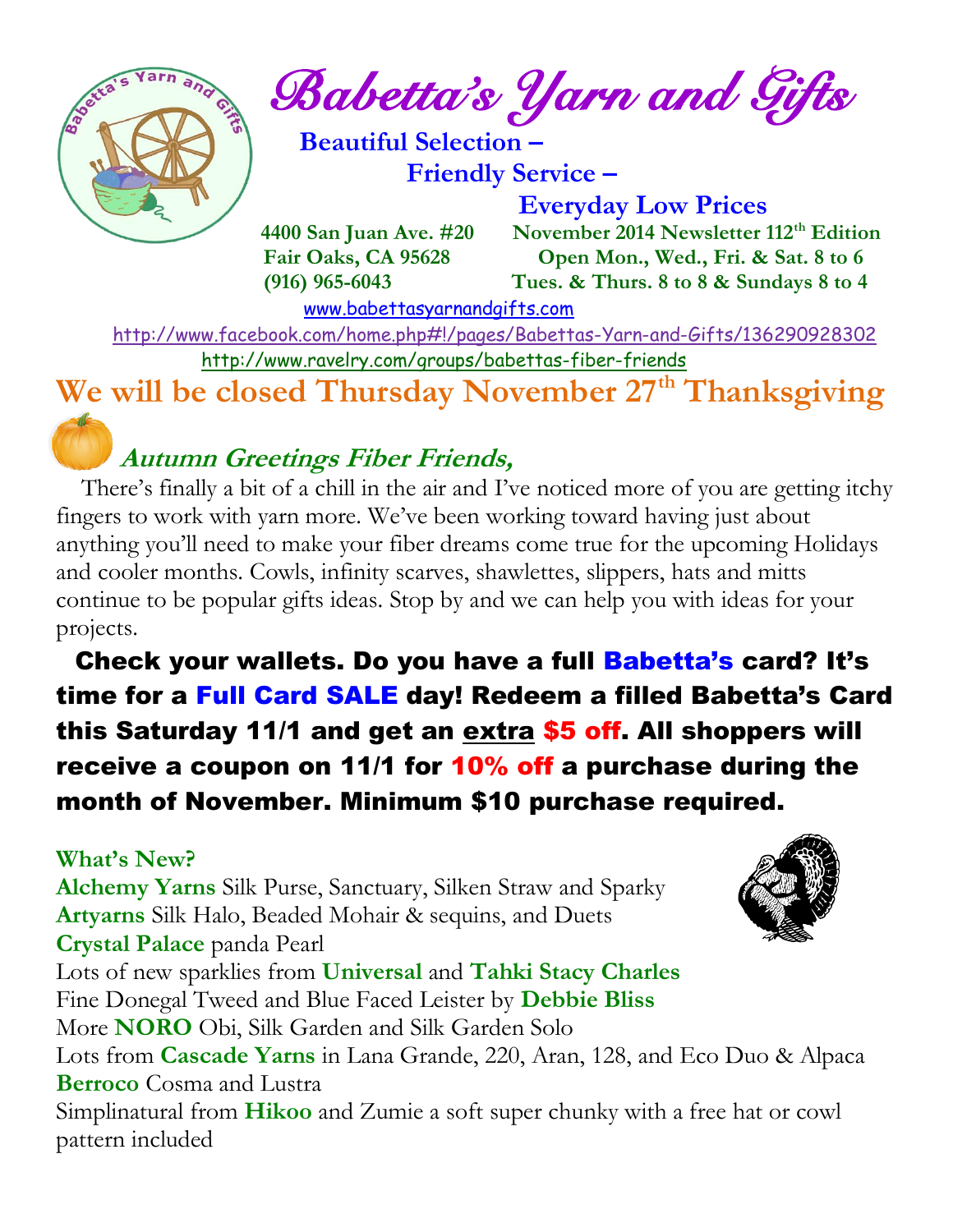**Magazines**-Holiday Vogue Knitting, Crochet Home, Jane Austen Knits, The Unofficial Downton Abbey Knits, & Piecework from Interweave Perfection Super Chunky, Alpaca Roving and dyed wool from **Kraemer Yarn** New buttons and shawl pins for just the right finishing touch.

P Don't forget about Babetta's ongoing Food Drive. You can help a needy family or individual by bringing a non-perishable food item on your next visit. You'll be entered to win a \$25 Gift Certificate.

## **Classes for November at Babetta's**

 *In our project classes you can learn to knit anything from scarves to socks to felted purses to lace shawls to hats to sweaters. Pick your project and join in the fun. Our knitters inspire each other to try new things by sharing ideas and showing off their latest creation. Sign up for one of our classes and you will receive a coupon for 10% off.*

 **Pre-registration is required as class sizes are limited. Please choose your dates carefully. Because of scheduling conflicts and complications, make-up classes will only be allowed under special circumstances and individual consideration.**

#### **Tuesdays Nov. 4, 11 & 18**

Knitting Project 10am – 11:30am fee \$50 Knitting Project 6pm – 7:30pm fee \$50

#### **Wednesdays Nov. 5, 12 & 19**

Knitting Project 1pm – 2:30pm fee \$50 Knitting Project 3:30pm- 5pm fee \$50

#### **Thursday Nov. 6, 13 & 20**

Knitting Project 6pm – 7:30pm fee \$50 Knitting Project 10am – 11:30am fee \$50 **Saturdays Nov. 8. 15 & 22** Knitting Project 4pm – 5:30pm fee \$50.

#### **Private Lessons**

Knitting or Crochet \$20 an hour Group Knitting or Crochet Private lessons \$15 an hour per person. Spinning or weaving \$25 an hour Group rates are \$20 an hour per person. 50% deposit required when scheduling. Cancellations with less than 24 hour notice will forfeit deposit with exceptions for emergencies. Other cancellations can be transferred to rescheduled lessons or store credit.

### **Charity Knitting Group**

 How would you like to do some charity knitting/crocheting with a lovely group of people? **"The Purls of Fair Oaks"** meets the second Thursday of every month from 10am to noon here at **Babetta's.** This wonderful group of knitters makes newborn hats for local hospitals as well as other local charity groups. If you'd like to come join the group there's always room for more. This month's date is Nov. 13. If you'd like to drop off any knitted or crocheted donation items you can do that at any time and I will pass them on.